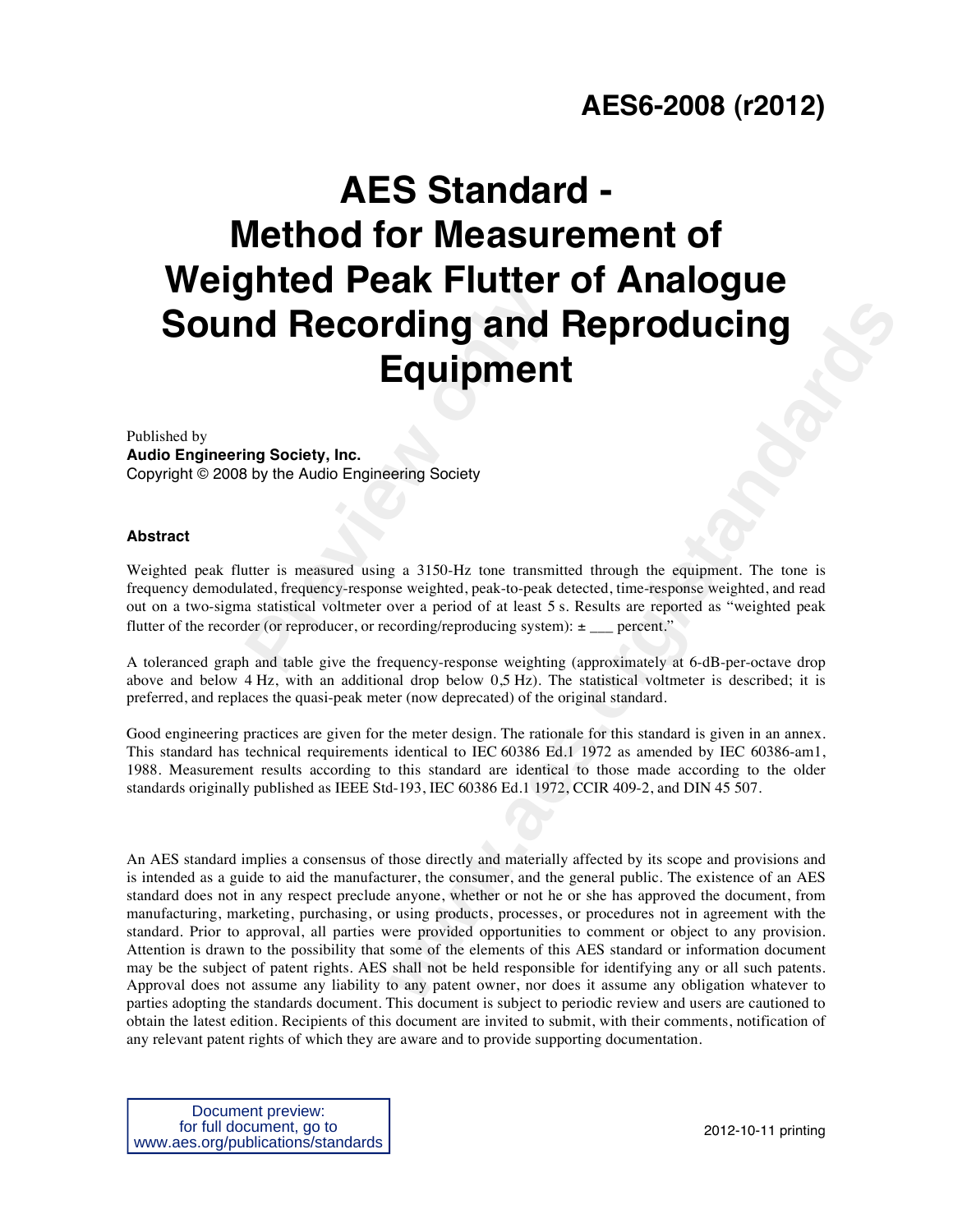#### $-2-$

### **Contents**

| the contract of the contract of the contract of the contract of the contract of the contract of the contract of |
|-----------------------------------------------------------------------------------------------------------------|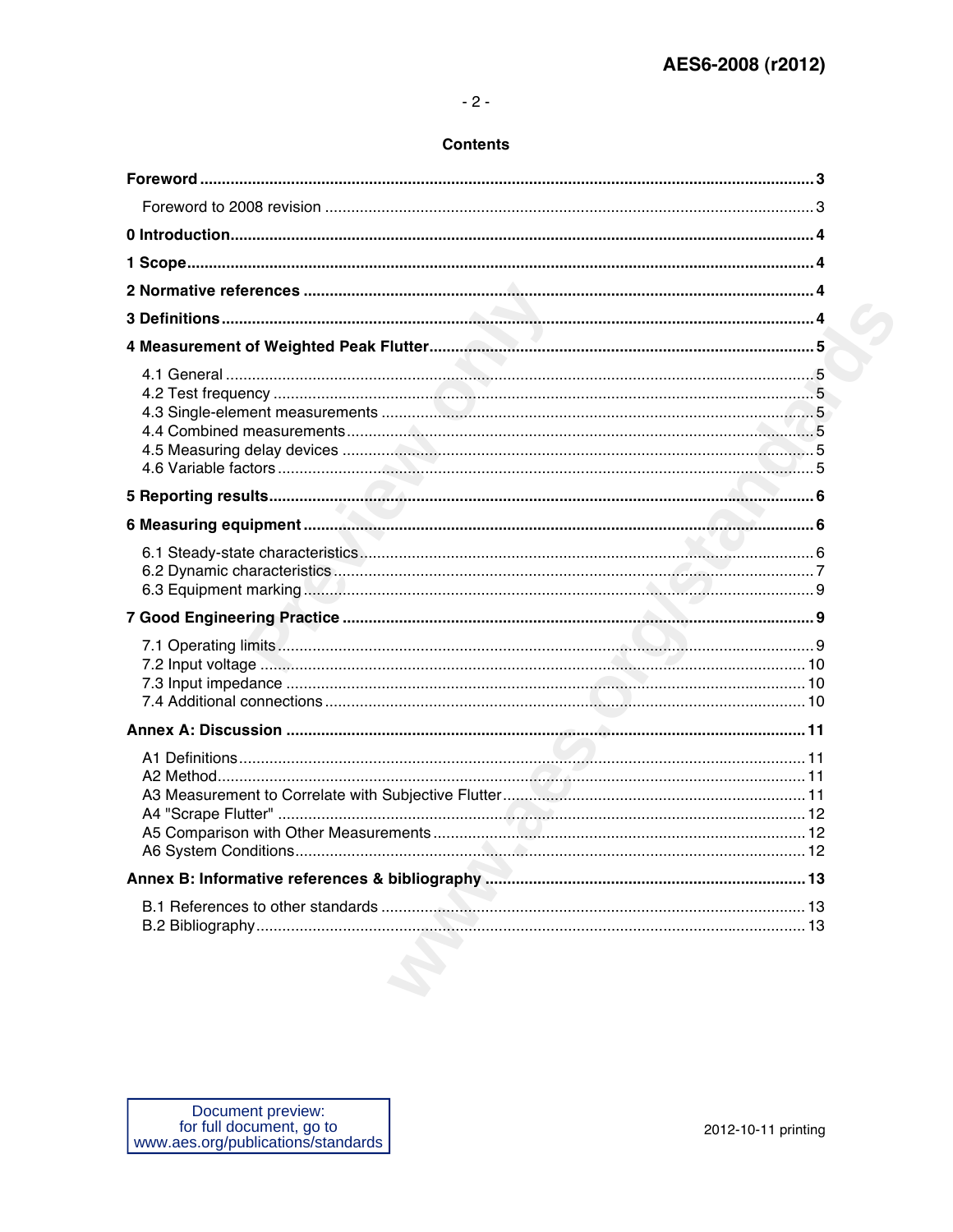# **AES6-2008 (r2012)**

#### - 3 -

#### **Foreword**

This foreword is not part of AES6-2008 *AES Standard - Method for Measurement of Weighted Peak Flutter of Sound Recording and Reproducing Equipment.* 

This standard is an editorial revision of American National Standard S4.3-1972, originally published as IEEE Standard 193-1971 by the Institute of Electrical and Electronics Engineers.

ation the desirability of finding a method that did<br>r performing all the flutter measurements in a sing<br>ers of the type called for in the German Standards, i<br>reforming all the flutter measurements in a sing<br>ther weighted m I mading a melmon that and not require the services of one carefluly<br>ther measurements in a single laboratory. Consideration was given to<br>adings agreed with the subjective judgements of a listening panel, (2)<br>adings agreed In its attempt to find a reproducible test method for obtaining flutter measurements, the Recording and Reproducing Standards Subcommittee of the IEEE Group on Audio and Electroacoustics Standards Committee took into consideration the desirability of finding a method that did not require the services of one carefully trained operator for performing all the flutter measurements in a single laboratory. Consideration was given to weighted peak meters of the type called for in the German Standards, and a series of user tests was performed to (1) determine whether weighted meter readings agreed with the subjective judgements of a listening panel, (2) find out if weighted peak readings are more easily determined than those made with an instrument having the dynamics of the Standard Volume Indicator, and (3) check the willingness of recording equipment manufacturers and recording studios in the USA to change to a weighted peak measurement.

Because all of these test were favorable, the Committee developed the present document to supersede IEEE Std 193-1953 (ANSI Z57.1-1954). The new standard is an adaptation of the IEC Publication 386 (1972), and the technical requirements for the weighted peak flutter meter and the essence of the measuring procedures conform with those of the German Standard, DIN 45 507, 1996, the current CCIR Standard, 409-2, 1970, and the IEC publication. The technical requirements given for weighted peak meters are identical to those in DIN 45 507, and several different models are commercially available that meet the specifications of this standard.

The working group which undertook the investigation resulting in this standard and which prepared the final document consisted of: John G. McKnight (Chairman), Laurence Moore, Stephen F. Temmer, Arnold L. Seligson, and Donald Truax.

Appreciation is expressed to Dr. Hans Schiesser of the Institut für Rundfunktechnik (Hamburg, Germany) for his assistance in verifying the interpretations of the original German standard.

#### **Foreword to 2008 revision**

This revision incorporates the text of clause 4, "Measuring equipment and Methods", of Amendment 1 to IEC 60386, published in 1988-03. This replaces the original clause 4, "Measuring Equipment" of IEC 386: 1972.

The new clause 4 specifies the same weighting frequency response curve as the original clause 4, but adds the new "Method 1: Two-sigma method (preferred)", while retaining the original quasi-peak meter as "Method 2 (deprecated)". The reason for this change is given in Annex A of the present standard.

We have made several revisions of the wording of the present text in order to clarify the original meanings.

JG McKnight Chair, working group SC-03-01

#### **Addendum 2012-10-11**

At the request of the principal author the title of the document has been amended to indicate its application to "Analogue Sound Recording and Reproducing Equipment".

#### **Note on normative language**

In AES standards documents, sentences containing the word "shall" are requirements for compliance with the document. Sentences containing the verb "should" are strong suggestions (recommendations). Sentences giving permission use the verb "may". Sentences expressing a possibility use the verb "can".

Document preview: for full document, go to www.aes.org/publications/standards

2012-10-11 printing